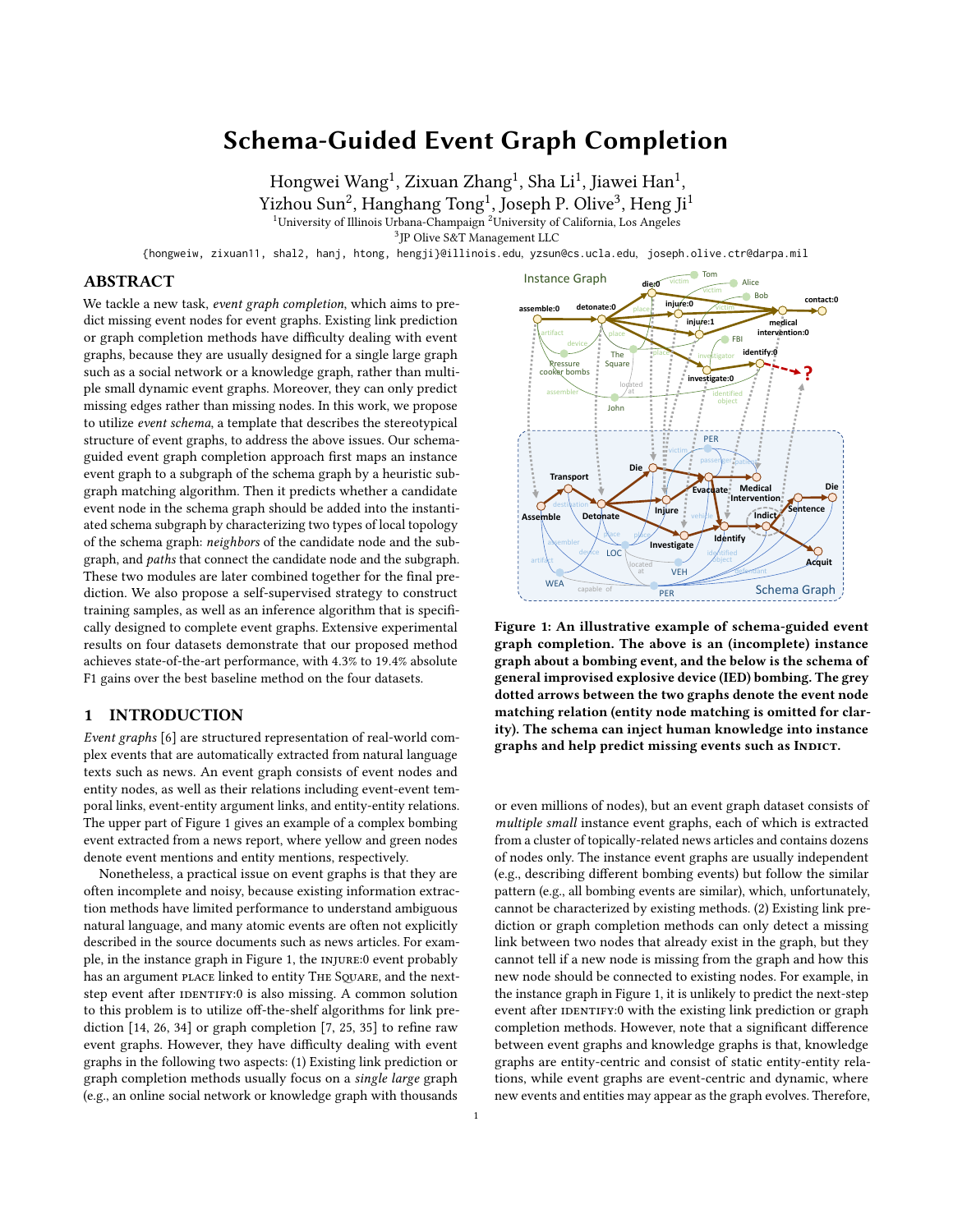predicting missing events is a realistic, informative, and exciting task for event graph completion [\[15\]](#page-8-5).

To address the limitations of existing methods when applied to event graphs, a promising solution is to make use of event schemas. An event schema (a.k.a. complex event template) is a generic and abstract representation of a specific type of complex events that encodes their stereotpyical structure. Event schemas can be either generated automatically by machines [\[8,](#page-8-6) [15,](#page-8-5) [16,](#page-8-7) [28,](#page-8-8) [29\]](#page-8-9) from a large collection of historical event graphs, or manually curated by human. The lower part of Figure [1](#page-0-0) illustrates the schema of general improvised explosive device (IED) bombing, where red and blue nodes represent the types of events and entities, respectively. We propose to utilize event schemas to help solve the two aforementioned issues: An event schema serves as a template for a particular type of complex events, which represents the generalized knowledge in this particular scenario and enables us to model the common pattern of instance graphs; Moreover, an event schema can be seen as a pool of inter-connected candidate events, which provides us with new event nodes that can be added into an incomplete instance event graph (e.g., the INDICT node in Figure [1\)](#page-0-0).

In this paper, we propose a schema-guided approach for event graph completion. Given an incomplete instance event graph, we aim to predict whether a candidate event node from the schema graph is missing for the instance graph. To build the connection between the schema graph and instance graphs, we propose first using a two-stage heuristic subgraph matching algorithm to map an instance graph to a subgraph of the schema graph (see Figure [1](#page-0-0) for example), which can greatly reduce the time overhead of the exact subgraph matching algorithm. After the subgraph matching step, our problem is equivalent to inferring whether the candidate node is missing for the matched subgraph of the schema. We therefore explore two types of local topology for a subgraph-node pair within the schema graph: (1) Neighbors. It is important to capture the neighboring node types of a given node/subgraph in the schema graph, because they provide us with valuable information about what the nature of the given node/subgraph is. For example, there are two events with the same type of Die in the schema graph in Figure [1,](#page-0-0) but the neighboring events of the first DIE (e.g., DETONATE, EVACUATE, MEDICAL INTERVENTION) indicate that its subject is a victim of the IED bombing, while the neighboring events of the second DIE (e.g., SENTENCE, INDICT) indicate that it refers to the death of the attacker. We apply a multi-layer graph neural network (GNN) to aggregate information from multi-hop neighboring nodes in the schema graph, and compute the correlation between the subgraph and the node in terms of their GNN representations. (2) Paths. Note that modeling only neighboring node types is not able to identify the distance between the subgraph and the candidate node. It is also important to capture the set of paths connecting them, which can reveal the nature of their relation and enable the model to capture the distance between them. For example, in the schema graph in Figure [1,](#page-0-0) it is clear that DETONATE is more closely related to the first DIE than the second DIE, since DETONATE and the first Die are directly connected, while the paths connecting DETONATE and the second DIE are much longer (e.g., DETONATE-Investigate-Identify-Indict-Sentence-Die). We collect all paths connecting the candidate node and the subgraph, then use those paths to calculate their correlation. Finally, we combine these two

modules together to predict the probability that the candidate node is missing for the subgraph.

To solve the problem of lacking ground-truth missing events, we propose a self-supervised approach to construct training samples, which masks out a node from a given subgraph and treats the masked node as a missing event to be predicted. We also propose an inference algorithm specifically designed for event graph completion, which expands an incomplete instance graph over the schema by utilizing the structure of the schema graph.

We conduct extensive experiments on four event graph datasets in the scenarios of IED bombing and disease outbreak. Experimental results demonstrate that our method achieves state-of-the-art performance in missing event prediction. For example, the F1 score of our method surpasses the best baseline method by 7.0%, 19.4%, 11.5%, and 4.3% respectively, on the four datasets. Moreover, our ablation study and case study verify the effectiveness of the proposed neighbor module and path module.

# 2 PROBLEM FORMULATION

We formulate the problem of schema-guided event graph completion as follows. Suppose we have a set of instance event graphs  $I = \{I_1, I_2, \dots\}$ , which are constructed from a set of articles with the same topic (e.g., car bombing). Each instance graph  $I$  describes a complex event and consists of an event node set  $\{e_i\}$  and an entity node set  $\{v_i\}$ , in which each node  $e_i$  or  $v_i$  is instantiated as a real event or entity. In addition, each event or entity is also associated with a specific event or entity type, and we use  $\tau(\cdot)$  to denote the mapping function from a node to its type. Accordingly, there are three types of links in instance graphs: (1) event-event temporal link  $\langle e_i, e_j \rangle$ , which indicates that event  $e_j$  happens chronologically after event  $e_i$  (e.g.,  $\langle$ DETONATE, INJURE $\rangle$ ); (2) event-entity link  $\langle e_i, a, v_j \rangle$ , which indicates that event  $e_i$  has an argument role  $a$ , whose value is entity  $v_j$  (e.g.,  $\langle$ DETONATE, VICTIM, ALICE $\rangle$ ); (3) entity-entity link  $\langle v_i, r, v_j \rangle$ , which indicates that there is a relation r between entity  $e_i$  and  $e_i$  (e.g.,  $\langle$ JOHN, LOCATED AT, THE SQUARE $\rangle$ ). We also use function  $\tau(\cdot)$  to denote the type of a link. Specifically,  $\tau(\langle e_i, e_j \rangle)$  = TEMP,<sup>[1](#page-1-0)</sup>  $\tau(\langle e_i, a, v_j \rangle) = a$ , and  $\tau(\langle v_i, r, v_j \rangle) = r$ .

Moreover, we also have a schema graph  $S$  available, which is a generic representation of instance graphs in  $I$  and characterizes their typical structure. The format of the schema graph  $S$  is similar to instance graphs, while the only difference is that nodes in  $S$  are not instantiated but are only specified by event or entity types.

Given the training instance graphs  $I$  and the schema graph  $S$ , we aim to learn a model that is able to predict missing events for a new and incomplete instance graph. Specifically, for a new instance graph *I* and a candidate event node  $e \in S$ , our model aims to predict the probability that *e* is a missing event for *.<sup>[2](#page-1-1)</sup>* 

## 3 OUR APPROACH

Given an incomplete instance event graph as well as the event schema graph, we first perform subgraph matching between them to map the instance graph to a subgraph of the schema graph

<span id="page-1-0"></span> $^{1}$  We use TEMP to denote the type of a temporal link, and TEMP\_REV to denote the type of a reversed temporal link.

<span id="page-1-1"></span> $21$ t is important to predict not only the type of missing events but also their arguments as well as temporal connections to existing event nodes. We will discuss the details of argument/temporal link completion in Section [3.5.](#page-4-0)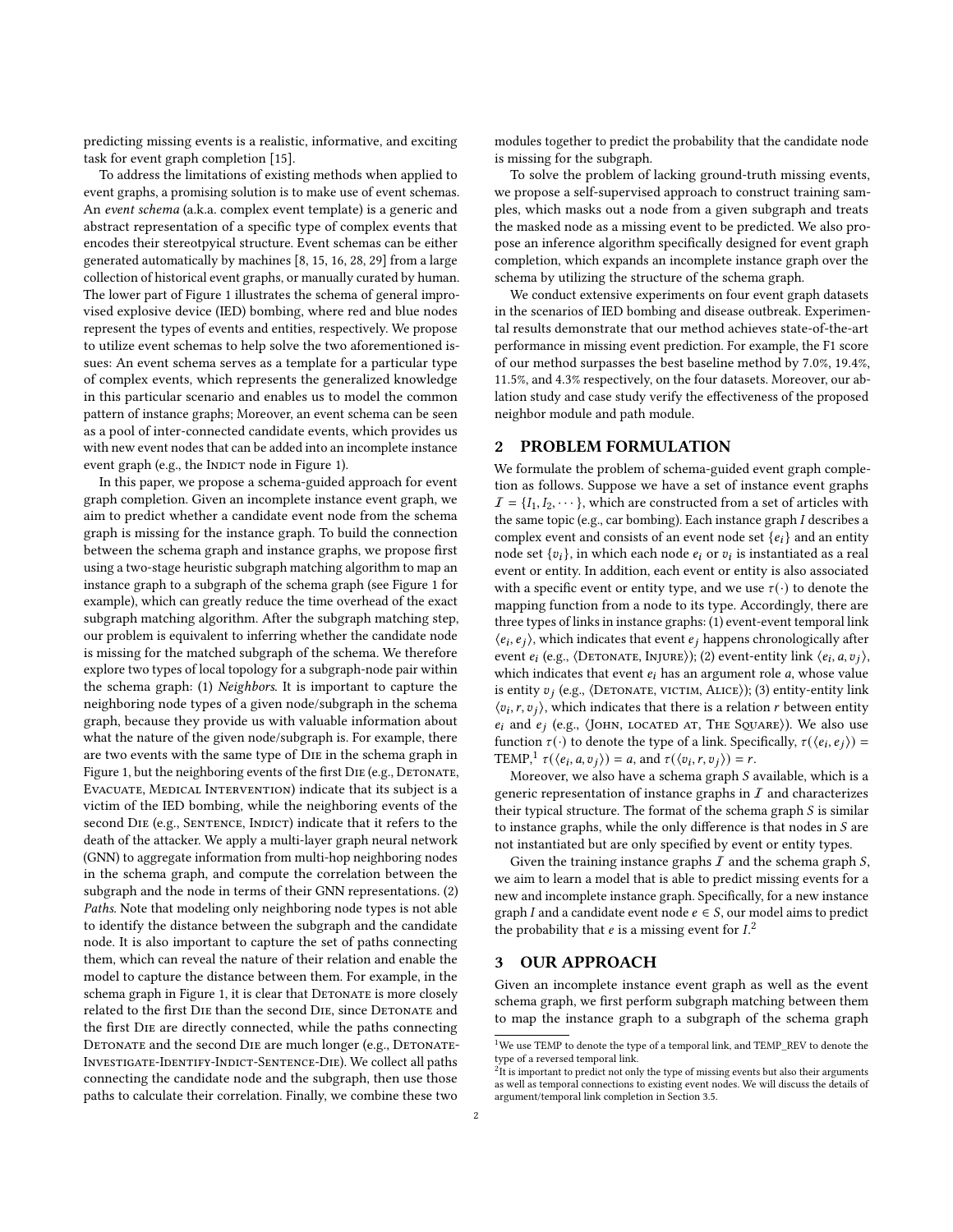<span id="page-2-1"></span>

Figure 2: Illustration of the model architecture. Entity nodes are omitted for the sake of clarity. (a) For an instance event graph  $I$  and the event schema graph  $S$ , a two-stage subgraph matching algorithm is performed to map event nodes in  $I$  to event nodes in S. (b) The instance graph *I* is mapped to a subgraph  $I' \subseteq S$ . Our goal is to predict whether a candidate event node  $e \in S \setminus I'$ is a missing node and thus should be added into  $I'$ . (c) The neighbor module. Message passing is performed on the schema graph to learn the representations of all nodes. An entity node PER (person) is drawn here to show that the message passing is performed on the entire schema graph. Embeddings of nodes in  $I^\prime$  are aggregated by a READOUT function to compute the embedding of I'. The embeddings of  $e$  and I' are fed into  $\text{MLP}_{neighbor}$ . (d) The path module. All paths connecting  $e$  and a node in  $I'$  with length no more than a given threshold (2 in this example) are highlighted by green dotted arrows, which forms the bag-of-paths feature for the pair  $(e, I')$ . It is then transformed to a multi-hot bag-of-paths vector, which are fed into MLP $_{path}$ . (e) The outputs of  $MLP_{neighbor}$  and  $MLP_{path}$  are combined together to compute the final predicting probability  $f(e, I')$ .

(Section [3.1\)](#page-2-0). Then we design a neighbor module (Section [3.2\)](#page-3-0) and a path module (Section [3.3\)](#page-3-1) to compute the correlation between the mapped subgraph and a candidate event node in the schema. We also discuss the training (Section [3.4\)](#page-4-1) and inference (Section [3.5\)](#page-4-0) procedures of the proposed model. The architecture of our proposed model is shown in Figure [2.](#page-2-1)

# <span id="page-2-0"></span>3.1 Subgraph Matching

Since our goal is to predict whether a candidate event node  $e$  from the schema graph  $S$  is a missing node for an instance graph  $I$ , the first step is therefore to perform subgraph matching between  $S$  and  $I$ . In this way,  $I$  can be mapped to a subgraph of  $S$ , which enables us to compute the correlation between the instance graph  $I$  and the candidate event node  $e$  within the scope of schema graph  $S$ .

Integer Programming. We can use a binary assignment matrix  $X \in \{0, 1\}^{|I| \times |S|}$  to represent the matching solution, in which  $X_{ij} =$ 1 if and only if node  $i \in I$  matches node  $j \in S$ . We also use  $s_N(i, j)$ to denote the pairwise node similarity for  $i \in I$  and  $j \in S$ , and  $s_L(\langle i, j \rangle, \langle k, l \rangle)$  to denote the pairwise link similarity function for  $\langle i, j \rangle \in I \times I$  and  $\langle k, l \rangle \in S \times S$ . Then the subgraph matching problem can be formulated as finding the assignment matrix that maximizes the total matching score:

<span id="page-2-2"></span>
$$
\max_{\mathbf{X}} \sum_{X_{ij}=1} s_N(i, j) + \sum_{\substack{X_{ik}=1 \\ X_{ji}=1}} s_L(\langle i, j \rangle, \langle k, l \rangle)
$$
  
s.t. 
$$
\begin{cases} \mathbf{X} \in \{0, 1\}^{|I| \times |S|} \\ \sum_{j=1}^{|S|} \mathbf{X}_{ij} \le 1, \text{ for } i = 1, \cdots, |I|, \end{cases}
$$
(1)

where the constraints define a many-to-one node mapping: a node in  $I$  can be mapped to at most one node in  $S$ , while a node in  $S$  can be mapped to multiple nodes in  $I$ . This is because an instance graph may have repeated event types (e.g., two Injure events in Figure [1\)](#page-0-0), which should be mapped to the same event node in the schema.

It is worth noting that Eq. [\(1\)](#page-2-2) defines a 0-1 integer programming problem [\[2\]](#page-8-10), which is NP-complete. To improve the time efficiency of subgraph matching, we notice the following two facts: (1) The instance graph and the schema graph are both event-node-centric. Therefore, we can focus on matching event nodes in the two graphs, which will greatly reduce the entire searching space. Once event nodes are matched, entity nodes can be naturally matched based on their event argument roles. (2) Event types play a decisive role when determining whether two event nodes are matched. For example, in Figure [1,](#page-0-0) the DIE:0 node in the instance graph should be matched to Die in the schema graph rather than Injure since they have the same event type, even if the arguments of DIE:0 are different from Die but are exactly the same as Injure.

A Two-Stage Heuristic Subgraph Matching Scheme. Taking into consideration the above two facts, we propose a two-stage heuristic subgraph matching scheme between instance and schema graphs. For an event node  $e_i \in I$  to be matched, we first identify the event node(s) in *S* whose type is the same as  $e_i$ <sup>[3](#page-2-3)</sup>.

<span id="page-2-4"></span>
$$
E_i = \{e_j \in S \mid \tau(e_j) = \tau(e_i)\},\tag{2}
$$

Based on the size of  $E_i$ , we have the following three cases:

- $|E_i| = 0$ . This means that  $e_i$  will not be matched to any event node in  $S$  (e.g., the CONTACT:0 node in Figure [1\)](#page-0-0).
- $|E_i| = 1$ . In this case, we end up with a unique node in S, which is taken as the matching node for  $e_i$  (e.g., the ASSEM-BLE:0 node in Figure [1\)](#page-0-0).

<span id="page-2-3"></span> $3$ If event types in instance graphs and the schema do not follow the same naming style and thus cannot be compared directly, we can use embedding-based fuzzy matching:  $e^* = \arg \max_{e_j \in S} LM(\tau(e_i))^{\top} LM(\tau(e_j)),$  where  $LM(\cdot)$  is a language model encoder such as BERT [\[4\]](#page-8-11).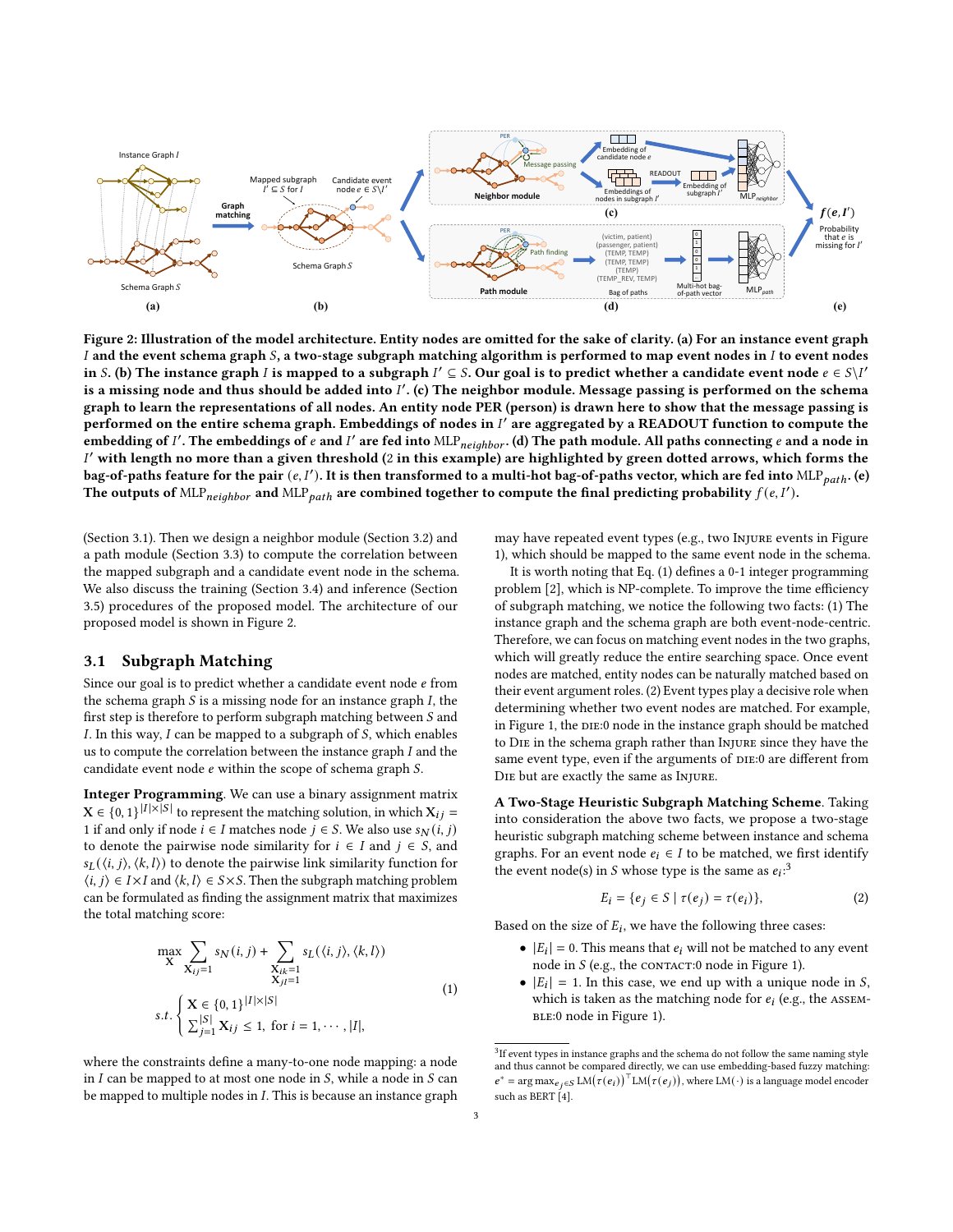•  $|E_i| > 1$ , i.e., there are more than one event node in S that can be matched to  $e_i$ , since there may be multiple events in S that have the same event type. For example, the DIE:0 node in Figure [1](#page-0-0) can be matched to two Die nodes.

For the last case above, we design an additional stage for event matching, which is based on the similarity of neighbor node types. Specifically, for each event  $e_i \in E_i$ , we identify the set of types of  $e_i$ 's one-hop previous events  $P$ , one-hop following events  $\mathcal{F}$ , and argument roles  $A$ , in schema graph  $S$ :

$$
\mathcal{P}(e_j; S) = \{\tau(e_k) \mid \langle e_k, e_j \rangle \in S\},
$$
  

$$
\mathcal{F}(e_j; S) = \{\tau(e_k) \mid \langle e_j, e_k \rangle \in S\},
$$
  

$$
\mathcal{A}(e_j; S) = \{a \mid \langle e_j, a, v_k \rangle \in S\}.
$$
 (3)

<span id="page-3-4"></span>We can also identify the above three sets for  $e_i$  in instance graph *I*, i.e.,  $\mathcal{P}(e_i; I), \mathcal{F}(e_i; I)$ , and  $\mathcal{A}(e_i; I)$ . Then we calculate the Jaccard index<sup>[4](#page-3-2)</sup>  $\overrightarrow{l}$  of the three corresponding set pairs, and select the node with the highest total Jaccard index as the matching result:

<span id="page-3-3"></span>
$$
e^* = \arg\max_{e_j \in E_i} J(\mathcal{P}(e_j; S), \mathcal{P}(e_i; I)) + J(\mathcal{F}(e_j; S), \mathcal{F}(e_i; I)) + J(\mathcal{A}(e_j; S), \mathcal{A}(e_i; I)).
$$
\n(4)

Note that in this two-stage matching scheme, the first stage (Eq. [\(2\)](#page-2-4)) and the second stage (Eq. [\(4\)](#page-3-3)) exactly correspond to the two terms in the objective function in Eq. [\(1\)](#page-2-2), i.e., node similarity and link similarity. In most cases, this two-step matching scheme will return a unique matching node  $e^* \in S$  for the input node  $e_i \in I$ . But if there are still more than one nodes in  $S$  that have the highest total Jaccard similarity with  $e_i$ , we will randomly select one as the matching result.

Here we analyze the time complexity of our proposed subgraph matching algorithm. We use  $N_I$  and  $N_S$  to denote the number of event nodes in  $I$  and  $S$ , respectively, and  $d$  to denote their average node degree. For a given event  $e_i \in I$ , the complexity of calculating  $E_i$  in Eq. [\(2\)](#page-2-4) is  $O(N_S)$ , and the complexity of calculating  $P(e_i; I)$ ,  $\mathcal{F}(e_i; I)$ , and  $\mathcal{A}(e_i; I)$  is d. In the worst case where  $|E_i| = N_S$ , we need to calculate Eq. [\(3\)](#page-3-4) as well as the Jaccard index for all nodes in S, whose complexity is  $O(N_S(d + d)) = O(N_S d)$ . Therefore, the total complexity is  $O(N_I(N_S + d)N_S d) = O(N_I N_S^2 d)$ , which is polynomial w.r.t. the size of  $I$  and  $S$ .

# <span id="page-3-0"></span>3.2 Neighbors

After subgraph matching between the instance graph  $I$  and the schema graph S, I is mapped to I', which is a subset of event nodes in S. Our goal is therefore to learn a predicting function  $f(e, I')$ , which outputs the probability of whether a new event  $e \in S \setminus I'$ is a missing node for  $I' \subseteq S$ . In this subsection, we measure the correlation between  $I'$  and  $e$  in terms of their neighbors.

To learn the representation of nodes as well as subgraphs in the schema, we choose GNNs, which utilize graph structure and node features to learn a representation vector for each node, as our base model. Typical GNNs follow a neighborhood aggregation strategy, which iteratively updates the representation of an atom by aggregating representations of its neighbors. Formally, the  $k$ -th layer of a GNN is:

$$
\mathbf{h}_i^k = \text{AGG}\left(\{\mathbf{h}_j^{k-1}\}_{j \in \mathcal{N}(i) \cup \{i\}}\right),\tag{5}
$$

where  $\mathbf{h}_i^k$  is the representation vector of node  $i \in S$  at the k-th layer ( $h_i^0$  is initialized as the one-hot vector of *i*'s node type), and  $N(i)$  is the set of nodes directly connected to *i*. The choice of AGG function is essential to designing GNNs, and a number of GNN architectures have been proposed [\[9,](#page-8-12) [13,](#page-8-13) [24\]](#page-8-14). For example, in Graph Convolutional Networks (GCN) [\[13\]](#page-8-13), AGG is implemented as weighted average with respect to the inverse of square root of node degrees:

$$
\mathbf{h}_i^k = \sigma \Big(\mathbf{W}^k \sum_{j \in \mathcal{N}(i) \cup \{i\}} \alpha_{ij} \mathbf{h}_j^{k-1} + \mathbf{b}^k\Big),\tag{6}
$$

where  $\alpha_{ij} = 1/\sqrt{|\mathcal{N}(i)| \cdot |\mathcal{N}(j)|}$ ,  $\mathbf{W}^k$  and  $\mathbf{b}^k$  are a learnable matrix and bias, respectively, and  $\sigma$  is an activation function. We use GCN as the implementation of GNN, while the performance of other GNN models is reported in Appendix [B.](#page-9-2)

Suppose the number of GNN layers is  $K$ . The final embeddings of event *e* and events in the subgraph *I'* are therefore  $h_e^K$  and  ${\{\mathbf h}_{e_i}^K\}}_{e_i \in I'}$ , respectively. Then, a readout function is used to aggregate event embeddings in  $I'$  and output the embedding of  $I'$ :

$$
\mathbf{h}_{I'}^{K} = \text{READOUT}\left(\left\{\mathbf{h}_{e_i}^{K}\right\}_{e_i \in I'}\right). \tag{7}
$$

The READOUT function can be summation, average, or a more sophisticated attention-based aggregation, since the importance of events in a subgraph may be different with respect to the given event e:

$$
\mathbf{h}_{I'}^K = \sum_{e_i \in I'} \beta_i \mathbf{h}_{e_i}^K,
$$
\n(8)

where  $\beta_i = \frac{\mathbf{h}_{e_i}^K \mathbf{h}_{e_i}^K}{\sum_{i} \mathbf{h}_{e_i}^K}$  $\frac{\mathbf{n}_{e_i}}{\sum_{e_i\in I'}\mathbf{h}_{e'}^{K}\top\mathbf{h}_{e'}^{K}}$  is the attention weight. We will report the performance of different READOUT functions in Appendix [B.](#page-9-2)

Finally, the embeddings of  $e$  and  $I'$  are concatenated, followed

by a Multi-Layer Perceptron (MLP) to predict the probability that is missing for  $I'$ :

<span id="page-3-5"></span>
$$
p_{neighbor}(e, I') = \text{MLP}_{neighbor}\left(\left[\mathbf{h}_{e}^{K}, \mathbf{h}_{I'}^{K}\right]\right). \tag{9}
$$

#### <span id="page-3-1"></span>3.3 Paths

Note that when using GNN to process node neighbors for the mapped subgraph  $I'$  and the candidate event node  $e$ , we use node types as the initial node feature, which leads to a potential issue that our model is not able to identify the distance between  $I'$  and  $e$ . For example, think of an extreme case where we have two event nodes  $e_1$  and  $e_2$  in the schema graph, whose neighbor structures within  $K$  hops are exactly the same in terms of node types. In this case, the final embeddings of event  $e_1$  and  $e_2$  are also the same if we use a GNN with no more than  $K$  layers to process their neighbors. This implies that, for any subgraph  $S' \subseteq S$ , the predicted probability of  $p_{neiahbor}(e_1, S')$  and  $p_{neiahbor}(e_2, S')$  will also be the same, according to Eq. [\(9\)](#page-3-5). However, this is not always reasonable, since a subgraph S' may be much closer to  $e_1$  than  $e_2$  in the schema graph, thus  $p_{neiahbor}(e_1, S')$  should be much larger than  $p_{neiahbor}(e_2, S')$ .

To make our model capture the distance information, we model the connectivity pattern between a subgraph and a node, which is characterized by paths connecting them in the schema graph.

<span id="page-3-2"></span><sup>&</sup>lt;sup>4</sup>The Jaccard index between two sets is defined as  $J(A, B) = \frac{|A \cap B|}{|A \cup B|}$ . If A and B are both empty,  $J(A, B) = 1$ .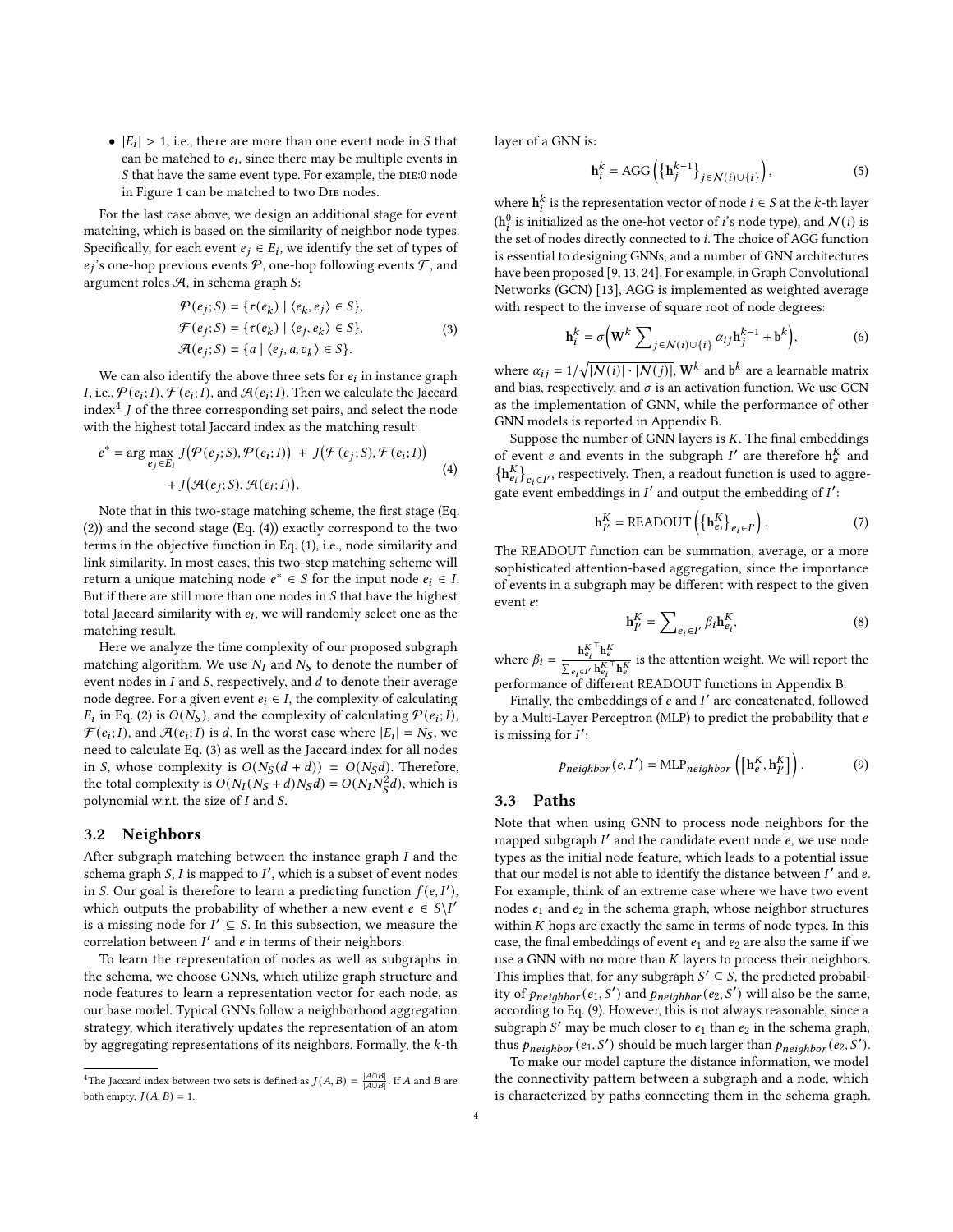Specifically, a path connecting two nodes  $s$  and  $t$  is a sequence of nodes and edges:

$$
s \xrightarrow{\langle s,i\rangle} i \xrightarrow{\langle i,j\rangle} j \cdots k \xrightarrow{\langle k,t\rangle} t,
$$
 (10)

where  $\langle i, j \rangle$  is the edge connecting node *i* and *j*, and each node in the path is unique<sup>[5](#page-4-2)</sup>. In this work, we use the types of edges in a path to represent the path, i.e.,

$$
(\tau(\langle s,i\rangle),\tau(\langle i,j\rangle),\cdots,\tau(\langle k,t\rangle)).
$$
\n(11)

We use  $\mathcal{P}_{s\rightarrow t}^{\leq L}$  to denote the set of all paths connecting  $s$  and  $t$  with length of no more than  $L$ , where  $L$  is a given hyperparameter. For example, as shown in Figure [1,](#page-0-0) there are two paths with length of one or two that connect TRANSPORT and DETONATE in the schema graph, i.e.,  $P_{\text{TRANSPORT}\rightarrow\text{DETONATE}}^{\leq 2}$  = {(TEMP), (DESTINATION, PLACE)}.<br>For an given event e and a subgraph I' in the schema graph, we

collect all paths connecting e and every event node in  $I'$  as the path set for  $(e, I')$ :

$$
\mathcal{P}_{e \to I'}^{\leq L} = \bigcup_{e_i \in I'} \mathcal{P}_{e \to e_i}^{\leq L},\tag{12}
$$

which is then transformed into a multi-hot bag-of-paths vector  $p_{e\rightarrow I'}^{\leq L}$ , where each entry indicates that if a particular path exists in  $p \leq L$  $\sum_{e \to I'}^{\leq L}$ . We use another MLP to take  $p_{e \to I'}^{\leq L}$  as input and output the probability that *e* is missing for *I'*:

<span id="page-4-3"></span>
$$
p_{path}(e, I') = \text{MLP}_{path}\left(\mathbf{p}_{e \to I'}^{\leq L}\right). \tag{13}
$$

Finally, our predicting function  $f(e, I')$  is implemented by combining the output of the neighbor module in Eq. [\(9\)](#page-3-5) and the path module in Eq. [\(13\)](#page-4-3):

$$
f(e, I') = \frac{1}{2} \left( p_{neighbor}(e, I') + p_{path}(e, I') \right). \tag{14}
$$

# <span id="page-4-1"></span>3.4 Training

A potential issue of training the proposed model is the lack of ground-truth for predicting missing events for a given instance graph. Therefore, we propose a self-supervised loss as the training target. Specifically, we first map each instance graph  $I$  in the training data to the schema graph  $S$  and get the matched subgraph  $I'$ . Then for each event node  $e \in I'$ , we mask  $e$  out from  $I'$  and try to predict e using the rest of I'. In other words, we treat  $(e, I'\n)$  as a positive training sample for each  $e \in I'$ . Meanwhile, we can randomly sample an event node outside I', i.e.,  $e \in S \setminus I'$ , and treat  $(e, I')$  as a negative sample. The total loss function is therefore as follows:

<span id="page-4-4"></span>
$$
L = \frac{1}{|I|} \sum_{I \in I} \frac{1}{|S|} \left( \sum_{e \in I'} C\Big(f(e, I'\backslash e), 1\Big) + \sum_{e \in S\backslash I'} C\Big(f(e, I'), 0\Big) \right), \tag{15}
$$

where  $\overline{I}$  is the set of training instance graphs,  $I'$  is a subgraph of S that  $I$  is mapped to, and  $C$  is cross-entropy loss. In Eq. [\(15\)](#page-4-4), the first term is the loss for positive samples, and the second term is the loss for negative samples.

Note that the training data constructed by Eq. [\(15\)](#page-4-4) may be unbalanced, i.e., the total numbers of positive and negative samples may be significantly different. In this case, we can use downsampling strategy to re-balance the dataset.

<span id="page-4-5"></span>

| Algorithm 1: Inference procedure                                                                   |  |  |  |  |  |  |  |  |
|----------------------------------------------------------------------------------------------------|--|--|--|--|--|--|--|--|
| Input: An incomplete instance graph $I$ , the schema graph $S$ , the                               |  |  |  |  |  |  |  |  |
| trained model $f(e, I'): S \times 2^S \mapsto [0, 1]$                                              |  |  |  |  |  |  |  |  |
| <b>Output:</b> The completed graph $\hat{I}$                                                       |  |  |  |  |  |  |  |  |
| $i \tilde{I} \leftarrow I$                                                                         |  |  |  |  |  |  |  |  |
| Map <i>I</i> to $I' \subseteq S$ using the two-stage subgraph matching algorithm<br>$\overline{2}$ |  |  |  |  |  |  |  |  |
| presented in Section 3.1;                                                                          |  |  |  |  |  |  |  |  |
| Candidate event node set $C \leftarrow S \backslash I'$ ;<br>3                                     |  |  |  |  |  |  |  |  |
| 4 while C is not empty do                                                                          |  |  |  |  |  |  |  |  |
| $c' \leftarrow \arg \max_{e \in C: \; dist(e, I') = 1} f(e, I');$<br>5                             |  |  |  |  |  |  |  |  |
| if $f(c', I') > Threshold$ then<br>6                                                               |  |  |  |  |  |  |  |  |
| $I' \leftarrow I' \cup \{c'\}, C \leftarrow C \setminus c';$<br>$\overline{7}$                     |  |  |  |  |  |  |  |  |
| Add a new event node c to $\hat{I}$ whose type is the same as $c'$ ;<br>8                          |  |  |  |  |  |  |  |  |
| for $n'$ in $c'$ 's neighbor events and neighbor entities in $S$ do<br>9                           |  |  |  |  |  |  |  |  |
| if $n'$ has a matching node n in $\hat{I}$ then<br>10                                              |  |  |  |  |  |  |  |  |
| Add a temporal or argument link between $\boldsymbol{c}$ and $\boldsymbol{n}$<br>11                |  |  |  |  |  |  |  |  |
| in $\hat{I}$ according to the link between $c'$ and $n'$ in $S;$                                   |  |  |  |  |  |  |  |  |
| else<br>12                                                                                         |  |  |  |  |  |  |  |  |
| break<br>13                                                                                        |  |  |  |  |  |  |  |  |
| 14 return $\hat{I}$                                                                                |  |  |  |  |  |  |  |  |

# <span id="page-4-0"></span>3.5 Inference

The goal of inference is to complete an input instance event graph, i.e., predict all the missing nodes. This is similar to set expansion [\[10,](#page-8-15) [22,](#page-8-16) [33\]](#page-9-3), which aims to expand a small set of seed elements into a complete set of elements that belong to the same semantic class. But note that there exists an intrinsic graph structure among elements in our problem. Therefore, we propose an inference algorithm specifically for schema-guided event graph completion.

The inference procedure is presented in Algorithm [1,](#page-4-5) which takes as input an incomplete instance graph  $I$ , the schema gaph  $S$ , and the trained model  $\hat{f}(e, I')$ , then output the completed graph  $\hat{I}$ . The first step is to use the subgraph matching algorithm introduced in Section [3.1](#page-2-0) to map *I* to a subgraph  $I' \subseteq S$  (line 2), and the candidate event node set  $C$  is initialized as the set of nodes outside subgraph I' (line 3). Then we select a node from the candidate set  $C$  as the predicted missing event repeatedly (lines 4-13). At each iteration, we first identify the subset of the candidate set where nodes are neighbors of I' (i.e.,  $e \in C$  and  $dist(e, I') = 1$ ), then select a node c' from this subset whose probability  $f(c', I')$  is the highest, as the candidate event node at this iteration (line 5). The reason of restricting  $c'$  to be the neighbor of  $I'$  is that,  $c'$  can thus be linked directly to I' through temporal links, so that the instance graph after completion will still be connected. Based on the value of  $f(c', I')$ , we have the following two cases:

• If  $f(c', I')$  is greater than a given threshold (line 6), such as 0.5, ′ is taken as the predicted missing event at this iteration. We then update  $I'$  and C by adding  $c'$  to I' and removing c' from C, respectively (line 7), and update  $\hat{I}$  by adding the missing event and its associated links to  $\hat{I}$  (lines 8-11). Specifically, we add a new event node c to  $\hat{I}$  whose type is the same as  $c'$  (line 8), then for each event and entity node  $n' \in S$  that is connected to c', if n' has a matching node  $n \in I$ , we add a temporal link or argument link between

<span id="page-4-2"></span><sup>&</sup>lt;sup>5</sup>The nodes in a path are required to be unique because a loop does not provide any additional information and thus should be cut off from the path.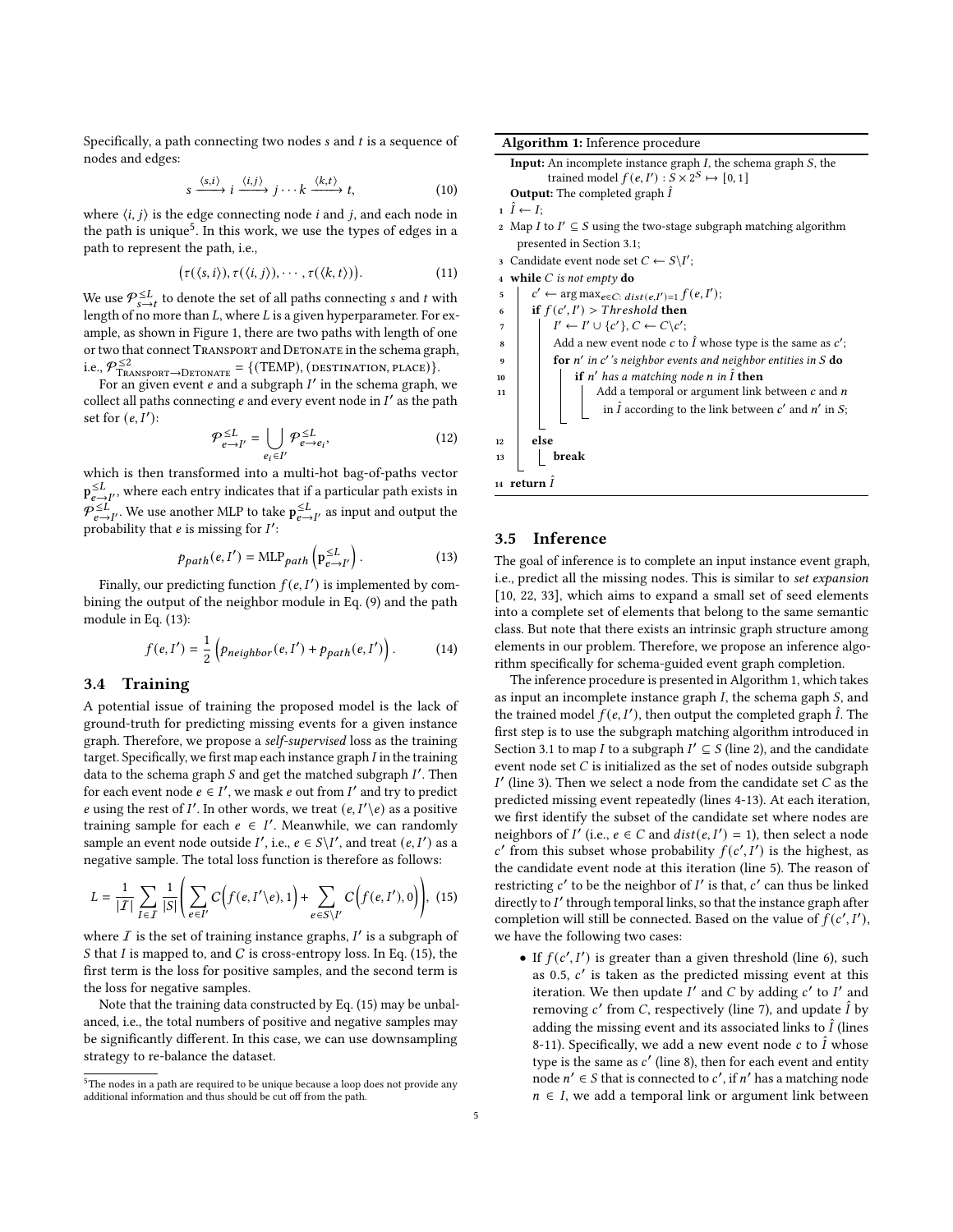<span id="page-5-0"></span>

| Dataset                                        | Car-Bombings                 | IED-Bombings      | Suicide-IED       | Pandemic          |
|------------------------------------------------|------------------------------|-------------------|-------------------|-------------------|
| # train/validation/test instance graphs        | 75/9/10                      | 88 / 11 / 12      | 176/22/22         | 40/5/6            |
| # train/validation/test samples                | 2,368 / 288 / 320            | 2,904 / 363 / 396 | 5,808 / 726 / 726 | 3,200 / 400 / 480 |
| Corresponding schema name                      | Car-IED                      | General-IED       |                   | Disease-Outbreak  |
| # event/entity nodes                           | 32/134<br>33/140             |                   |                   | 102/17            |
| # event-event/event-entity/entity-entity links | 41/138/261<br>42 / 143 / 530 |                   | 200/75/1          |                   |

Table 1: Statistics of the four datasets and three event schemas.

c and *n* according to the link between  $c'$  and  $n'$  in S (lines 9-11). In other words, we "copy" the links associated to the predicted event from the schema to the instance graph.

• Otherwise (line 12), the scores of all nodes in the candidate set do not exceed the threshold (note that  $f(c', I')$  is the largest among  $C$ ). We can then terminate the inference procedure (line 13).

The inference loop is repeated until the candidate set  $C$  is empty or the probability  $f(c', I')$  in the current loop is no larger than the threshold. Finally,  $\hat{I}$  is returned as the completed event graph for  $I$ .

It is worth noting that missing events are predicted according to the ascending order of their distance to the subgraph  $I'$ , which ensures that the original instance graph  $I$  is expanded over the schema in a natural, from-the-inside-out manner. In addition, note that the predicted missing event at one iteration is immediately added into I', which is then used to compute the probability f for the next iteration. Such a *bootstrapping* strategy allows the model to track the up-to-date instance graph and predict missing event nodes as many as possible.

# 4 EXPERIMENTS

In this section, we evaluate the proposed model, and present its performance on four datasets. The code and datasets are provided in the supplementary material.

## 4.1 Datasets

We conduct experiments on four event instance graph datasets: Car-Bombings, IED-Bombings, Suicide-IED, and Pandemic. The first three datasets are constructed by Li et al. [\[15\]](#page-8-5), which consist of complex events related to IED bombing. The last dataset Pandemic is constructed by us. Specifically, we use RESIN [\[30\]](#page-9-4), a cross-document information extraction and event tracking system, to process news articles mentioned in the references of Wikipedia articles related to pandemic, e.g., 2002-2004 SARS outbreak, then construct an instance event graph for each disease outbreak.

In addition, we use three complex event schemas for the four datasets. The first schema Car-IED describes the scenario of bombing caused by car IEDs that is detonated in an automobile or other vehicles. We use Car-IED schema for Car-Bombings dataset. The second schema General-IED describes the scenario of general IED bombing, which is used for IED-Bombings and Suicide-IED datasets. The last schema is Disease-Outbreak, which describes the spread of pandemics in a given population as well as the response of the authority, the public, etc. We use Disease-Outbreak schema for Pandemic dataset. The first two schemas are developed by Li et al. [\[15\]](#page-8-5), while the last schema is manually curated by us. The statistics of the four datasets and the three schemas are presented in Table [1.](#page-5-0)

# 4.2 Baseline Methods

We compare our method with the following baseline methods:

- AddAll, which treats all events that exist in the schema but not exist in an instance graph as missing events. In other words, it treats all test samples as positive.
- AddNeighbor, which treats all events in the schema graph that are adjacent to the mapped subgraph of an instance graph as missing events. In other words, it treats a test sample  $(e, I')$  as positive if and only if e is the neighbor of at least one event in  $I'$ .
- $\bullet$  ID-MLP, which concatenates the one-hot ID vector of  $e$  and the multi-hot ID vector of  $I'$  for the pair  $(e, I')$  as input, followed by an MLP to predict the probability that  $e$  is a missing event for  $I'$ .
- Type-MLP, which is similar to ID-MLP, but the input is the concatenated vector of the one-hot event type vector of  $e$ and the multi-hot event type vector of  $I'$  for the pair  $(e, I')$ .
- TransE [\[1\]](#page-8-17) is a classic knowledge graph completion method, which assumes that  $\mathbf{h} + \mathbf{r} \approx \mathbf{t}$  for each triplet  $(h, r, t)$  in the knowledge graph, where  $h$  and  $t$  are the head and tail entities, respectively, and  $r$  is the relation.
- RotatE [\[23\]](#page-8-18) is another state-of-the-art knowledge graph completion method similar to TransE, but it models entity and relation embeddings in the complex number space.

The implementation details of baselines are presented in Appendix [A.](#page-9-5) In addition, we also conduct extensive ablation study and propose two reduced versions of our model, SchemaEGC-Neighbor and SchemaEGC-Path, which only use neighbor information and path information, respectively, to test the performance of the two components separately.

# 4.3 Experimental Setup

We evaluate our method on two tasks: binary classification and graph completion.

For the binary classification task, given an instance graph  $I$  in the test set, we first map  $I$  to the corresponding schema graph  $S$  and get the mapped subgraph  $I' \subseteq S$ . Then for each event  $e \in I'$ , we treat  $(e, I' \backslash e)$  as a positive test sample, and for each event  $e \in S \backslash I'$ , we treat  $(e, I')$  as a negative test sample. We use Accuracy and AUC as the evaluation metrics.

For the graph completion task, given an instance graph  $I$  in the test set, we first randomly hide  $10\%$  of event nodes from  $I$  and treat the masked nodes as the ground-truth set, then run Algorithm [1](#page-4-5) (the threshold in line 6 is set to 0.5) to complete the graph. Specifically, we predict the set of missing events using the remaining 90% of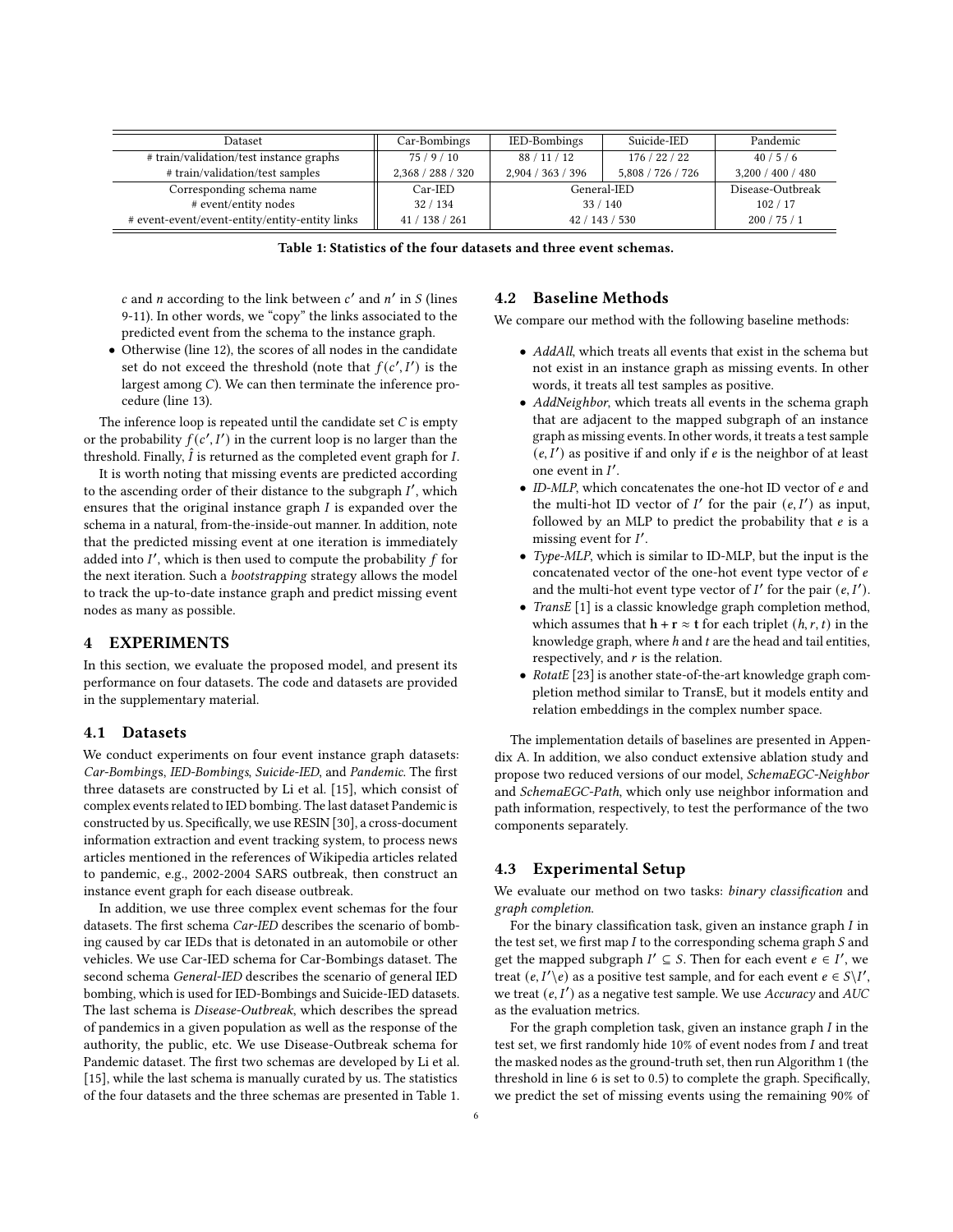<span id="page-6-0"></span>

| Dataset            |                   | Car-Bombings<br>IED-Bombings |                   |                   | Suicide-JED       |                   | Pandemic          |                   |
|--------------------|-------------------|------------------------------|-------------------|-------------------|-------------------|-------------------|-------------------|-------------------|
| Metrics            | Accuracy          | <b>AUC</b>                   | Accuracy          | <b>AUC</b>        | Accuracy          | AUC               | Accuracy          | AUC               |
| AddAll             | 0.553             | 0.500                        | 0.353             | 0.500             | 0.404             | 0.500             | 0.190             | 0.500             |
| AddNeighbor        | 0.594             | 0.569                        | 0.586             | 0.641             | 0.609             | 0.645             | 0.648             | 0.568             |
| <b>ID-MLP</b>      | $0.784 \pm 0.032$ | $0.889 \pm 0.018$            | $0.721 \pm 0.008$ | $0.857 \pm 0.005$ | $0.792 \pm 0.007$ | $0.883 \pm 0.006$ | $0.912 \pm 0.006$ | $0.963 \pm 0.006$ |
| Type-MLP           | $0.802 \pm 0.012$ | $0.898 \pm 0.008$            | $0.724 \pm 0.021$ | $0.858 \pm 0.009$ | $0.799 \pm 0.007$ | $0.890 \pm 0.004$ | $0.914 \pm 0.007$ | $0.964 \pm 0.004$ |
| TransE             | $0.795 \pm 0.020$ | $0.890 \pm 0.019$            | $0.733 \pm 0.038$ | $0.845 \pm 0.031$ | $0.784 \pm 0.014$ | $0.876 \pm 0.009$ | $0.905 \pm 0.012$ | $0.952 \pm 0.010$ |
| RotatE             | $0.743 \pm 0.040$ | $0.860 \pm 0.045$            | $0.708 \pm 0.026$ | $0.865 \pm 0.006$ | $0.734 \pm 0.013$ | $0.851 \pm 0.011$ | $0.882 \pm 0.015$ | $0.940 \pm 0.011$ |
| SchemaEGC          | $0.828 \pm 0.017$ | $0.923 \pm 0.003$            | $0.815 \pm 0.012$ | $0.889 \pm 0.002$ | $0.824 \pm 0.003$ | $0.900 \pm 0.005$ | $0.928 \pm 0.005$ | $0.976 \pm 0.001$ |
| SchemaEGC-Neighbor | $0.836 \pm 0.014$ | $0.921 \pm 0.004$            | $0.800 \pm 0.021$ | $0.888 \pm 0.006$ | $0.818 \pm 0.006$ | $0.898 \pm 0.003$ | $0.910 \pm 0.003$ | $0.956 \pm 0.005$ |
| SchemaEGC-Path     | $0.809 \pm 0.008$ | $0.893 \pm 0.007$            | $0.795 \pm 0.009$ | $0.861 \pm 0.004$ | $0.818 \pm 0.011$ | $0.883 \pm 0.008$ | $0.919 \pm 0.006$ | $0.966 \pm 0.002$ |

Table 2: Mean and standard deviation of all methods on binary classification task. The best results are highlighted in bold.

<span id="page-6-1"></span>

| Dataset            | Car-Bombings      |                   | IED-Bombings      |                   | Suicide-IED       |                   | Pandemic          |                   |
|--------------------|-------------------|-------------------|-------------------|-------------------|-------------------|-------------------|-------------------|-------------------|
| Metrics            | Jaccard Index     | F1                | Jaccard Index     | F1                | Jaccard Index     | F <sub>1</sub>    | Jaccard Index     | F1                |
| AddAll             | 0.173             | 0.278             | 0.083             | 0.150             | 0.099             | 0.173             | 0.032             | 0.061             |
| AddNeighbor        | $0.165 \pm 0.009$ | $0.255 \pm 0.019$ | $0.109 \pm 0.010$ | $0.187 \pm 0.016$ | $0.124 \pm 0.006$ | $0.210 \pm 0.011$ | $0.047 \pm 0.011$ | $0.087 \pm 0.020$ |
| <b>ID-MLP</b>      | $0.332 \pm 0.019$ | $0.466 \pm 0.022$ | $0.178 \pm 0.033$ | $0.282 \pm 0.036$ | $0.282 \pm 0.024$ | $0.391 \pm 0.028$ | $0.292 \pm 0.050$ | $0.380 \pm 0.050$ |
| Type-MLP           | $0.387 \pm 0.018$ | $0.522 \pm 0.022$ | $0.187 \pm 0.060$ | $0.289 \pm 0.075$ | $0.336 \pm 0.059$ | $0.428 \pm 0.053$ | $0.303 \pm 0.070$ | $0.412 \pm 0.064$ |
| TransE             | $0.349 \pm 0.022$ | $0.467 \pm 0.029$ | $0.196 \pm 0.056$ | $0.286 \pm 0.063$ | $0.302 \pm 0.068$ | $0.401 \pm 0.064$ | $0.273 \pm 0.066$ | $0.337 \pm 0.082$ |
| RotatE             | $0.291 \pm 0.065$ | $0.418 \pm 0.066$ | $0.146 \pm 0.037$ | $0.235 \pm 0.033$ | $0.208 \pm 0.024$ | $0.301 \pm 0.031$ | $0.266 \pm 0.058$ | $0.319 \pm 0.062$ |
| SchemaEGC          | $0.458 \pm 0.050$ | $0.592 \pm 0.054$ | $0.348 \pm 0.031$ | $0.483 \pm 0.032$ | $0.449 \pm 0.038$ | $0.543 \pm 0.050$ | $0.331 \pm 0.043$ | $0.455 \pm 0.073$ |
| SchemaEGC-Neighbor | $0.420 \pm 0.052$ | $0.564 \pm 0.054$ | $0.328 \pm 0.091$ | $0.434 \pm 0.103$ | $0.444 \pm 0.074$ | $0.555 \pm 0.061$ | $0.256 \pm 0.009$ | $0.389 \pm 0.007$ |
| SchemaEGC-Path     | $0.416 \pm 0.072$ | $0.538 \pm 0.067$ | $0.288 \pm 0.055$ | $0.424 \pm 0.071$ | $0.378 \pm 0.056$ | $0.498 \pm 0.055$ | $0.311 \pm 0.075$ | $0.430 \pm 0.078$ |

Table 3: Mean and standard deviation of all methods on graph completion task. The best results are highlighted in bold.

event nodes in the graph, then compare the predicted set and the ground-truth set by calculating their *Jaccard Index* and *F1* score.

We report the performance of our model on the test set when AUC on the validation set is maximized. Each experiment is repeated five times, and we report the mean and standard deviation of the results. The implementation details and hyperparameter settings are presented in Appendix [A,](#page-9-5) and the sensitivity of our model to hyperparameter settings is presented in Appendix [B.](#page-9-2)

## 4.4 Results

Comparison with Baselines. The results of binary classification task and graph completion task are presented in Table [2](#page-6-0) and Table [3,](#page-6-1) respectively. Our method achieves the best performance on all datasets. Specifically, the AUC of our method SchemaEGC in binary classification task surpasses the best baseline by 2.5%, 2.4%, 1.0%, and 1.2%, respectively, on the four datasets, and the F1 of SchemaEGC in graph completion task surpasses the best baseline by 7.0%, 19.4%, 11.5%, and 4.3%, respectively, on the four datasets (all the numbers are absolute gains). We notice that the advantages of our method are much more significant in graph completion task, which demonstrate the superiority of our method in the real graph completion scenario.

We also observe that, in most cases, the two reduced versions of method SchemaEGC-Neighbor and SchemaEGC-Path already perform quite well and beat all the baseline methods. Combining them together usually leads to even better performance.

Impact of Schema Quality. Since our proposed method is based on event schemas, we study how the quality of schemas will impact the model performance. We randomly perturb the original

Car-IED schema for Car-Bombings dataset, and present the model performance in Figure [3.](#page-7-0) The performance of the path module (SchemaEGC-path) is basically unchanged when the percentage of changed edges is small ( $\leq 20\%$ ), but drops significantly when more edges in the schema are changed ( $\geq 30\%$ ). In contrast, the neighbor module (SchemaEGC-neighbor) is more resistant to the noise in schema graph. As a result, the whole SchemaEGC model is able to basically maintain its performance even when half of the edges in the schema graph are changed.

## 4.5 Case Study

We conduct a case study on the predicted result of a test instance graph in Pandemic dataset, which describes the disease outbreak in a Chipotle restaurant. Figure [4](#page-7-0) demonstrates the key part of the Disease-Outbreak schema, where dark red nodes and dark blue nodes denote instantiated events and entities (i.e., the mapped subgraph) according to the given instance graph, and striped nodes are missing events predicted by our model. The detailed description of the instantiated events and the predicted missing events is presented in Table [4.](#page-7-1) Our model can not only predict missing events but also provide the evidence for the prediction by analyzing the attention scores in the neighbor module and the path weights in the path module. For example, our model predicts that the No. 3 EAT event is missing from the instance graph, since it is close to two instantiated events: Exchange Goods and ILLNESS (evidence of neighbors), and it can be linked to the mapped subgraph through a couple of high-weight paths such as (TEMP\_REV), (MEAL, SOLD ITEM), and (TEMP, TEMP) (evidence of paths). Both the evidence of neighbors and the evidence of paths can be used to provide explainability for the predicted results.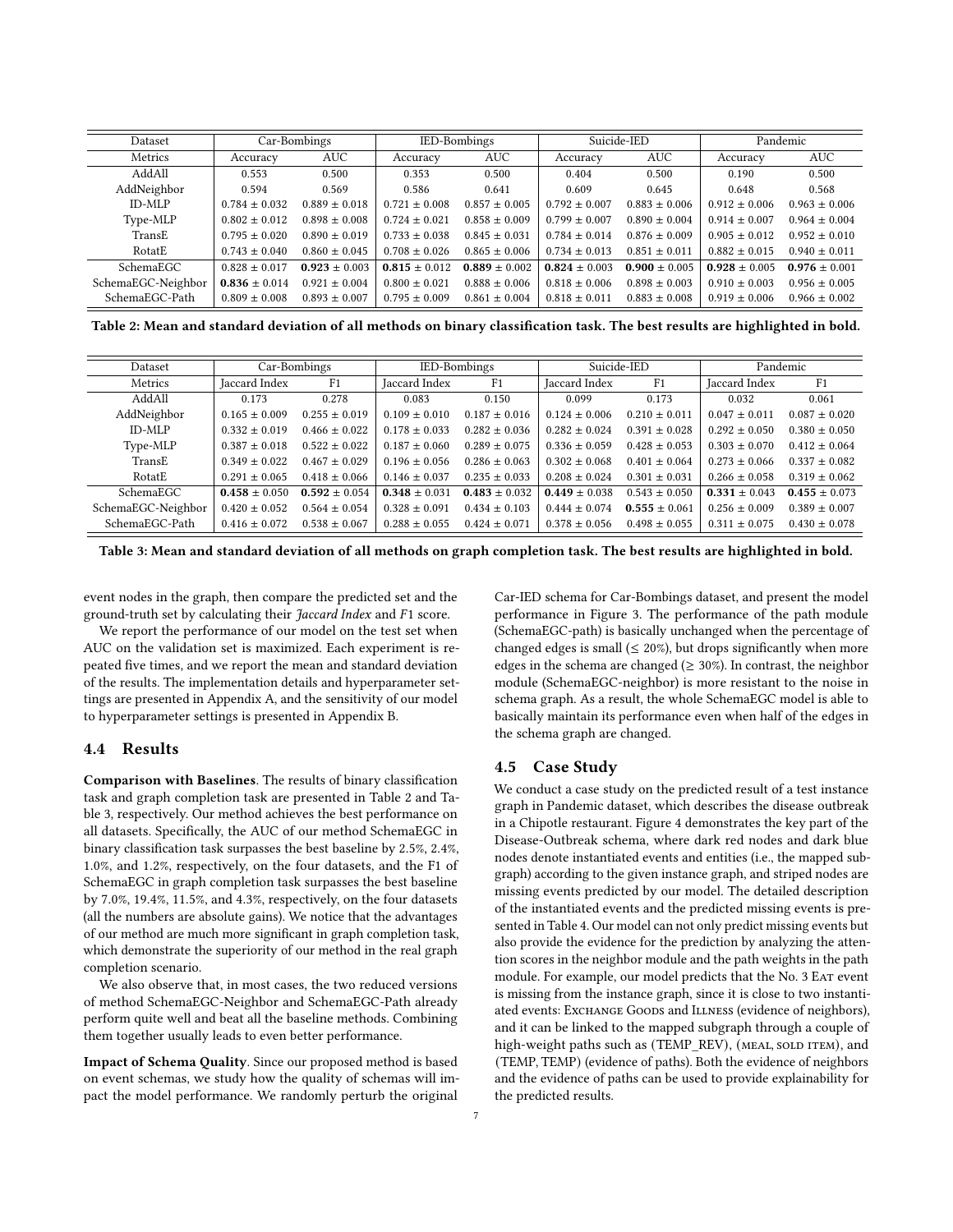<span id="page-7-0"></span>





Figure 4: The Disease-Outbreak schema. Dark red nodes and dark blue nodes denote instantiated events and entities, respectively, and striped nodes are missing events predicted by our model. See Table [4](#page-7-1) for more detailed description.

<span id="page-7-1"></span>

| ID             | Event type             | Description                                                                                                                       | Event arguments                                                                     | Evidence<br>of neighbors | Evidence of paths                                                                                  |
|----------------|------------------------|-----------------------------------------------------------------------------------------------------------------------------------|-------------------------------------------------------------------------------------|--------------------------|----------------------------------------------------------------------------------------------------|
|                | Contamination          | The three chicken tacos are contaminated<br>in the restaurant                                                                     | Thing: Three chicken tacos                                                          | 2                        | (TEMP)<br>(object, sold item)<br>(object, meal, TEMP_REV)                                          |
| $\overline{2}$ | Exchange<br>Goods      | Filip Syzller purchased three chicken tacos<br>at the Powell Chipotle restaurant                                                  | Buyer: Filip Syzller<br>Sold Item: Three chicken tacos<br>Location: Powell Chipotle |                          |                                                                                                    |
| 3              | Eat                    | Filip Syzller ate the chicken tacos that are<br>contaminated                                                                      | Consumer: Filip Syzller<br>Meal: Three chicken tacos                                | 2, 4                     | (TEMP REV)<br>(meal, sold item)<br>(TEMP, TEMP)<br>(consumer, victim)<br>(consumer, patient, TEMP) |
| 4              | <b>Illness</b>         | Filip Syzller became ill with nausea, headaches,<br>and severe abdominal pain in Ohio                                             | Patient: Filip Syzller<br>Disease: Nausea/Headaches<br>Location: Ohio               |                          |                                                                                                    |
| 5              | <b>Treatment</b>       | Filip Syzller was cured via medical treatment                                                                                     | Patient: Filip Syzller                                                              | $\overline{a}$           |                                                                                                    |
| 6              | <b>Business Close</b>  | Powell Chiptole was closed due to the disease<br>outbreak                                                                         | Agent: Powell Chipotle                                                              | 7                        | (TEMP REV)<br>(agent, agent)                                                                       |
|                | <b>Business Reopen</b> | Powell Chipotle reopened its restaurant                                                                                           | Agent: Powell Chipotle                                                              | ÷.                       |                                                                                                    |
| 8              | Investigate            | Chipotle Mexican Grill, Inc. investigated<br>Powell Chipotle                                                                      | Location: Powell Chipotle<br>Examiner: Chipotle Mexican Grill                       |                          |                                                                                                    |
| 9              | Announcement           | The Delaware General Health Department<br>cited Powell Chipotle for not maintaining<br>the proper temperature for some food items | Announcer: Health Department<br>Hearer: Powell Chipotle<br>Location: Powell         |                          |                                                                                                    |

Table 4: Case study on the predicted result for a complex event regarding the disease outbreak in a Chipotle restaurant. The bold events means that they are instantiated in the schema graph, the italic events means that they are the missing events predicted by our model, while the last two events cannot be matched to the schema. Evidence of neighbors and evidence of paths denote the neighbors and paths that are important for our model to make the prediction, respectively.

# 5 RELATED WORK

In this section, we discuss three lines of related work: event schema induction, knowledge graph completion, and graph matching.

Event Schema Induction. Event schema induction aims to automatically learn and induce event schemas from event instances. The first class of event schema induction methods are sequence-based, which takes event-event relations into account, and orders event structures into sequences [\[8,](#page-8-6) [28,](#page-8-8) [29\]](#page-8-9). Since they fail to capture the multi-dimensional evolution of real-world complex events, i.e., an event can be preceded or followed by multiple events, researchers propose graph-based schema induction methods, which use graphs to formulate event schemas [\[15,](#page-8-5) [16,](#page-8-7) [27\]](#page-8-19). For example, Li et al. [\[15\]](#page-8-5) train an auto-regressive graph generation model on instance event

graphs and then generate the event schema event by event. Our work differs from these methods in that their goal is to learn event schemas, while we focus on the downstream task of event schema, i.e., event graph completion. Nonetheless, these methods can be used to output event schemas for our schema-guided model.

Knowledge Graph Completion. Event graphs are a type of heterogeneous graphs, which is conceptually related to traditional entity-centric knowledge graphs. Many knowledge graph completion methods are embedding-based [\[1,](#page-8-17) [11,](#page-8-20) [23,](#page-8-18) [31,](#page-9-6) [35\]](#page-9-1), which learn an embedding vector for each entity and relation by minimizing a predefined loss function on all triplets. Such methods have the advantage that they consider the structural context of a given entity in the KG but they fail to capture the multiple relationships (paths)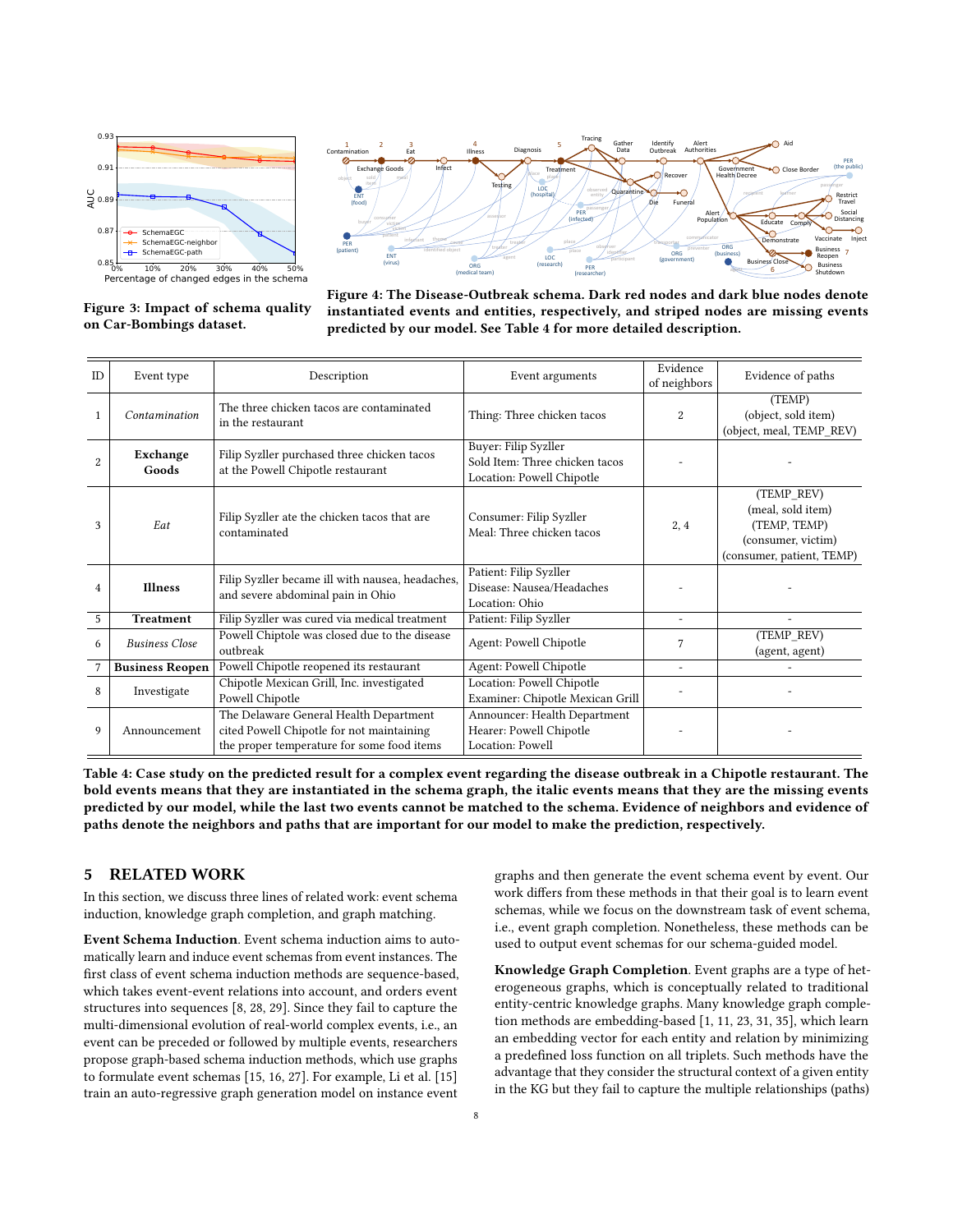between the head and the tail entity. In contrast, the second class of methods is rule-based [\[5,](#page-8-21) [21,](#page-8-22) [32\]](#page-9-7), which aims to learn general logical rules from knowledge graphs by modeling paths between the head and the tail entities. However, a significant drawback of these methods is that meaningful rules are usually very sparse, which limits their capability of predicting missing relations that are not covered by known rules. Similar to Wang et al. [\[25\]](#page-8-4), our method can be seen as combining the methodology of the two classes of methods, but our method is specifically designed for event graphs.

Graph Matching. Due to the NP-hardness of exact graph matching algorithms [\[3\]](#page-8-23), neural graph matching is proposed to solve the problem by machine learning and deep neural networks [\[2,](#page-8-10) [17,](#page-8-24) [18,](#page-8-25) [20\]](#page-8-26). For example, Graph Matching Networks [\[17\]](#page-8-24) learns the node matching relations between two graphs by an attention-based graph neural networks. However, the graphs in their study and ours are quite different, because the nodes in event graphs have type information and they should be strictly matched, which will greatly reduce the matching space. Therefore, our proposed subgraph matching algorithm fully utilizes the event type information and runs much faster than traditional or neural network based methods.

# 6 CONCLUSION AND FUTURE WORK

We propose a schema-guided method for event graph completion, which overcomes the drawbacks of existing graph completion methods and enables the model to predict new events that are missing in the instance event graphs. We consider two factors when modeling the event schema graph, i.e. neighbors and paths, to fully capture its high-order topological and semantic information. Experimental results on four datasets and three schemas demonstrate that our method achieves state-of-the-art performance on event graph completion task. Moreover, it is resistant to noise in the schema and exhibits high explainability for the prediction results.

Note that in this work, we focus on predicting missing nodes for event graphs. Since the links in event graphs could also be noisy, a future direction is therefore to refine links in event graphs based on event schemas. In addition, in some event schemas, events are organized in a hierarchical manner (e.g., a pandemic event may include multiple episodes such as AUTHORITY RESPONSE and SOCIETY RESPONSE, and each episode may include multiple atomic events, e.g., AUTHORITY RESPONSE includes RESTRICT TRAVEL and CLOSE BORDER). We plan to utilize such hierarchy to improve the model performance.

# 7 ACKNOWLEDGEMENT

This research is based upon work supported in part by U.S. DARPA KAIROS Program No. FA8750-19-2-1004. The views and conclusions contained herein are those of the authors and should not be interpreted as necessarily representing the official policies, either expressed or implied, of DARPA, or the U.S. Government. The U.S. Government is authorized to reproduce and distribute reprints for governmental purposes notwithstanding any copyright annotation therein.

# REFERENCES

<span id="page-8-17"></span>[1] Antoine Bordes, Nicolas Usunier, Alberto Garcia-Duran, Jason Weston, and Oksana Yakhnenko. 2013. Translating embeddings for modeling multi-relational data. NeurIPS 26 (2013).

- <span id="page-8-10"></span>[2] Minsu Cho, Jian Sun, Olivier Duchenne, and Jean Ponce. 2014. Finding matches in a haystack: A max-pooling strategy for graph matching in the presence of outliers. In CVPR. 2083–2090.
- <span id="page-8-23"></span>[3] Donatello Conte, Pasquale Foggia, Carlo Sansone, and Mario Vento. 2004. Thirty years of graph matching in pattern recognition. International journal of pattern recognition and artificial intelligence 18, 03 (2004), 265–298.
- <span id="page-8-11"></span>[4] Jacob Devlin, Ming-Wei Chang, Kenton Lee, and Kristina Toutanova. 2019. Bert: Pre-training of deep bidirectional transformers for language understanding. In NAACL-HLT.
- <span id="page-8-21"></span>[5] Luis Galárraga, Christina Teflioudi, Katja Hose, and Fabian M Suchanek. 2015. Fast rule mining in ontological knowledge bases with AMIE++. The VLDB Journal 24, 6 (2015), 707–730.
- <span id="page-8-0"></span>[6] Goran Glavaš and Jan Šnajder. 2015. Construction and evaluation of event graphs. Natural Language Engineering 21, 4 (2015), 607–652.
- <span id="page-8-3"></span>[7] Rishab Goel, Seyed Mehran Kazemi, Marcus Brubaker, and Pascal Poupart. 2020. Diachronic embedding for temporal knowledge graph completion. In AAAI, Vol. 34. 3988–3995.
- <span id="page-8-6"></span>[8] Mark Granroth-Wilding and Stephen Clark. 2016. What happens next? event prediction using a compositional neural network model. In AAAI, Vol. 30.
- <span id="page-8-12"></span>William L Hamilton, Rex Ying, and Jure Leskovec. 2017. Inductive representation learning on large graphs. In NeurIPSS. 1025–1035.
- <span id="page-8-15"></span>[10] Jiaxin Huang, Yiqing Xie, Yu Meng, Jiaming Shen, Yunyi Zhang, and Jiawei Han. 2020. Guiding corpus-based set expansion by auxiliary sets generation and co-expansion. In WWW. 2188–2198.
- <span id="page-8-20"></span>[11] Seyed Mehran Kazemi and David Poole. 2018. Simple embedding for link prediction in knowledge graphs. NeurIPS 31 (2018).
- <span id="page-8-28"></span>[12] Diederik P Kingma and Jimmy Ba. 2015. Adam: A method for stochastic optimization. In ICLR.
- <span id="page-8-13"></span>[13] Thomas N Kipf and Max Welling. 2017. Semi-supervised classification with graph convolutional networks. In ICLR.
- <span id="page-8-1"></span>[14] Kai Lei, Meng Qin, Bo Bai, Gong Zhang, and Min Yang. 2019. Gcn-gan: A non-linear temporal link prediction model for weighted dynamic networks. In INFOCOM. IEEE, 388–396.
- <span id="page-8-5"></span>[15] Manling Li, Sha Li, Zhenhailong Wang, Lifu Huang, Kyunghyun Cho, Heng Ji, Jiawei Han, and Clare Voss. 2021. The Future is not One-dimensional: Complex Event Schema Induction by Graph Modeling for Event Prediction. In EMNLP. 5203–5215.
- <span id="page-8-7"></span>[16] Manling Li, Qi Zeng, Ying Lin, Kyunghyun Cho, Heng Ji, Jonathan May, Nathanael Chambers, and Clare Voss. 2020. Connecting the dots: Event graph schema induction with path language modeling. In EMNLP. 684–695.
- <span id="page-8-24"></span>[17] Yujia Li, Chenjie Gu, Thomas Dullien, Oriol Vinyals, and Pushmeet Kohli. 2019. Graph matching networks for learning the similarity of graph structured objects. In ICML. PMLR, 3835–3845.
- <span id="page-8-25"></span>[18] Zhaoyu Lou, Jiaxuan You, Chengtao Wen, Arquimedes Canedo, Jure Leskovec, et al. 2020. Neural subgraph matching. arXiv preprint arXiv:2007.03092 (2020).
- <span id="page-8-27"></span>[19] Adam Paszke, Sam Gross, Francisco Massa, Adam Lerer, James Bradbury, Gregory Chanan, Trevor Killeen, Zeming Lin, Natalia Gimelshein, Luca Antiga, et al. 2019. Pytorch: An imperative style, high-performance deep learning library. NeurIPS 32 (2019).
- <span id="page-8-26"></span>[20] Hermina Petric Maretic, Mireille El Gheche, Giovanni Chierchia, and Pascal Frossard. 2019. GOT: an optimal transport framework for graph comparison. NeurIPS 32 (2019).
- <span id="page-8-22"></span>[21] Ali Sadeghian, Mohammadreza Armandpour, Patrick Ding, and Daisy Zhe Wang. 2019. Drum: End-to-end differentiable rule mining on knowledge graphs. In NeurIPS, Vol. 32.
- <span id="page-8-16"></span>[22] Jiaming Shen, Zeqiu Wu, Dongming Lei, Jingbo Shang, Xiang Ren, and Jiawei Han. 2017. Setexpan: Corpus-based set expansion via context feature selection and rank ensemble. In ECML-PKDD. Springer, 288–304.
- <span id="page-8-18"></span>[23] Zhiqing Sun, Zhi-Hong Deng, Jian-Yun Nie, and Jian Tang. 2018. RotatE: Knowledge Graph Embedding by Relational Rotation in Complex Space. In ICLR.
- <span id="page-8-14"></span>[24] Petar Veličković, Guillem Cucurull, Arantxa Casanova, Adriana Romero, Pietro Liò, and Yoshua Bengio. 2018. Graph Attention Networks. In ICLR.
- <span id="page-8-4"></span>[25] Hongwei Wang, Hongyu Ren, and Jure Leskovec. 2021. Relational message passing for knowledge graph completion. In KDD. 1697–1707.
- <span id="page-8-2"></span>[26] Hongwei Wang, Fuzheng Zhang, Min Hou, Xing Xie, Minyi Guo, and Qi Liu. 2018. Shine: Signed heterogeneous information network embedding for sentiment link prediction. In WSDM. 592–600.
- <span id="page-8-19"></span>[27] Lilian DA Wanzare, Alessandra Zarcone, Stefan Thater, and Manfred Pinkal. 2016. A crowdsourced database of event sequence descriptions for the acquisition of high-quality script knowledge. (2016).
- <span id="page-8-8"></span>[28] Noah Weber, Niranjan Balasubramanian, and Nathanael Chambers. 2018. Event representations with tensor-based compositions. In AAAI, Vol. 32.
- <span id="page-8-9"></span>[29] Noah Weber, Rachel Rudinger, and Benjamin Van Durme. 2020. Causal Inference of Script Knowledge. In EMNLP. 7583–7596.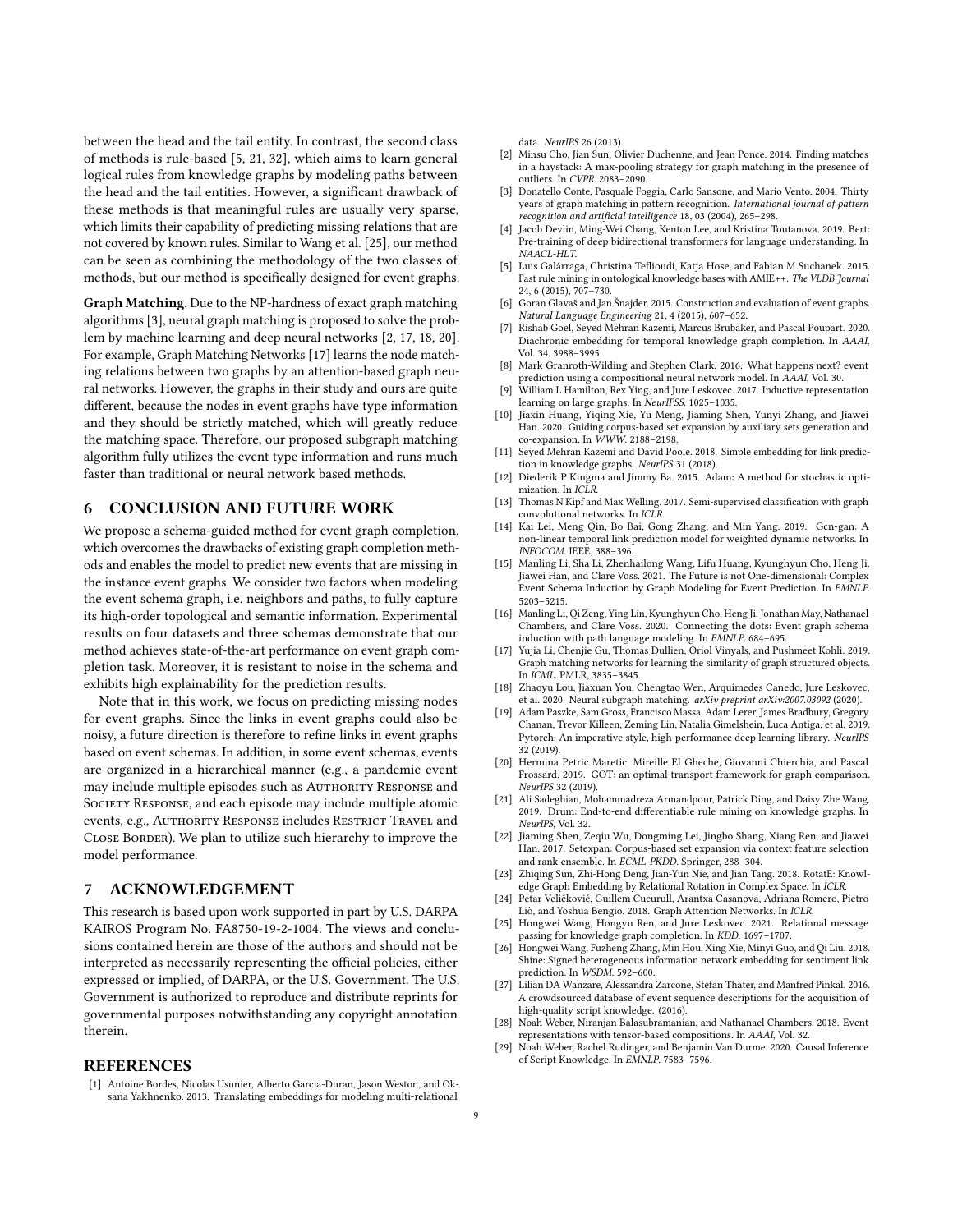<span id="page-9-8"></span>

Figure 5: Hyperparameter sensitivity of SchemaEGC-Neighbor w.r.t. GNN type, READOUT function, and the number of GNN layers  $K$ .

<span id="page-9-9"></span>

Figure 6: Hyperparameter sensitivity of SchemaEGC-Path w.r.t. the maximum path length  $L$  and path type.

- <span id="page-9-4"></span>[30] Haoyang Wen, Ying Lin, Tuan Lai, Xiaoman Pan, Sha Li, Xudong Lin, Ben Zhou, Manling Li, Haoyu Wang, Hongming Zhang, et al. 2021. RESIN: A Dockerized Schema-Guided Cross-document Cross-lingual Cross-media Information Extraction and Event Tracking System. In NAACL-HLT. 133–143.
- <span id="page-9-6"></span>[31] Bishan Yang, Scott Wen-tau Yih, Xiaodong He, Jianfeng Gao, and Li Deng. 2015. Embedding Entities and Relations for Learning and Inference in Knowledge Bases. In ICLR.
- <span id="page-9-7"></span>[32] Fan Yang, Zhilin Yang, and William W Cohen. 2017. Differentiable learning of logical rules for knowledge base reasoning. In NeurIPS, Vol. 30.
- <span id="page-9-3"></span>[33] Manzil Zaheer, Satwik Kottur, Siamak Ravanbhakhsh, Barnabás Póczos, Ruslan Salakhutdinov, and Alexander J Smola. 2017. Deep Sets. In NeurIPS. 3394–3404.
- <span id="page-9-0"></span>[34] Muhan Zhang and Yixin Chen. 2018. Link prediction based on graph neural networks. NeurIPS 31 (2018), 5165–5175.
- <span id="page-9-1"></span>[35] Shuai Zhang, Yi Tay, Lina Yao, and Qi Liu. 2019. Quaternion Knowledge Graph Embeddings. In NeurIPS. 2735–2745.

# APPENDIX

# <span id="page-9-5"></span>A Implementation Details

Baseline Methods. For ID-MLP and Type-MLP, we use an MLP with one hidden layer of 100 units as the prediction model. For TransE and RotatE, we first use them to learn the embedding of each node in the schema graph, then average the embeddings of nodes in a subgraph as the subgraph embedding. For an input pair  $(e, I')$ , their embeddings are concatenated, followed by an MLP with one hidden layer of 100 units to predict the missing probability. The code of TransE and RotatE is from [https://github.com/](https://github.com/DeepGraphLearning/KnowledgeGraphEmbedding) [DeepGraphLearning/KnowledgeGraphEmbedding.](https://github.com/DeepGraphLearning/KnowledgeGraphEmbedding) We set the dimension of entity embedding to 256 and keep other hyperparameters as default.

Our Method. Our method is implemented in PyTorch [\[19\]](#page-8-27). We use GCN [\[13\]](#page-8-13) as the implementation of GNN in the neighbor module. The number of GNN layers  $K$  is 3, and the dimension of hidden layers is 256. We use sum as the READOUT function. The maximum path length  $L$  is 4 in the path module. MLP $_{neighbor}$  and MLP $_{path}$ are both MLPs with one hidden layer of dimension 256. We train the model for 20 epochs with a batch size of 128, using Adam [\[12\]](#page-8-28) optimizer with a learning rate of 0.005. The above hyperparameters are determined by maximizing the AUC on the validation set of Car-Bombings, and kept unchanged for all dataset. The result of hyperparameter sensitivity is provided in Appendix [B.](#page-9-2) The search space of hyperparameters are as follows:

- GNN type: {GCN, GAT, SAGE};
- The number of GNN layers:  $\{1, 2, 3, 4, 5\}$ ;
- The dimension of GNN hidden layers: {32, 64, 128, 256, 512};
- READOUT function: {sum, average, attention};
- The maximum path length:  $\{1, 2, 3, 4, 5\}$ ;
- The dimension of hidden layer in MLP $_{neiahbor}$  and MLP $_{path}$ : {32, 64, 128, 256, 512};
- Batch size: {32, 64, 128, 256, 512};
- Learning rate: {0.0005, 0.001, 0.005, 0.01, 0.05, 0.1}.

#### <span id="page-9-2"></span>B Hyperparameter Sensitivity

We study the sensitivity of our model to several key hyperparameters to provide better understanding on the proposed model and investigate its robustness.

For the neighbor module of SchemaEGC, we study the impact of GNN type, READOUT function, and the number of GNN layers  $K$  on the model performance. As shown in Figure [5a,](#page-9-8) we use three GNNs in the neighbor module: GCN [\[13\]](#page-8-13), GAT [\[24\]](#page-8-14), and SAGE [\[9\]](#page-8-12). The number of GNN layers is 3, and the dimension of hidden layers is 256 (for GAT, the number of attention heads is 16 and the dimension of each attention head is 16). The result shows that GAT achieves the best performance in the three IED-related scenarios while SAGE performs the best in the pandemic scenario. Figure [5b](#page-9-8) demonstrates that attention is a good choice for the READOUT function, but it does not perform universally the best on all datasets. Figure [5c](#page-9-8) shows that our model usually achieves the best performance when the number of GNN layers is 2 ∼ 4. Moreover, Pandemic dataset is much more sensitive to the number of GNN layers.